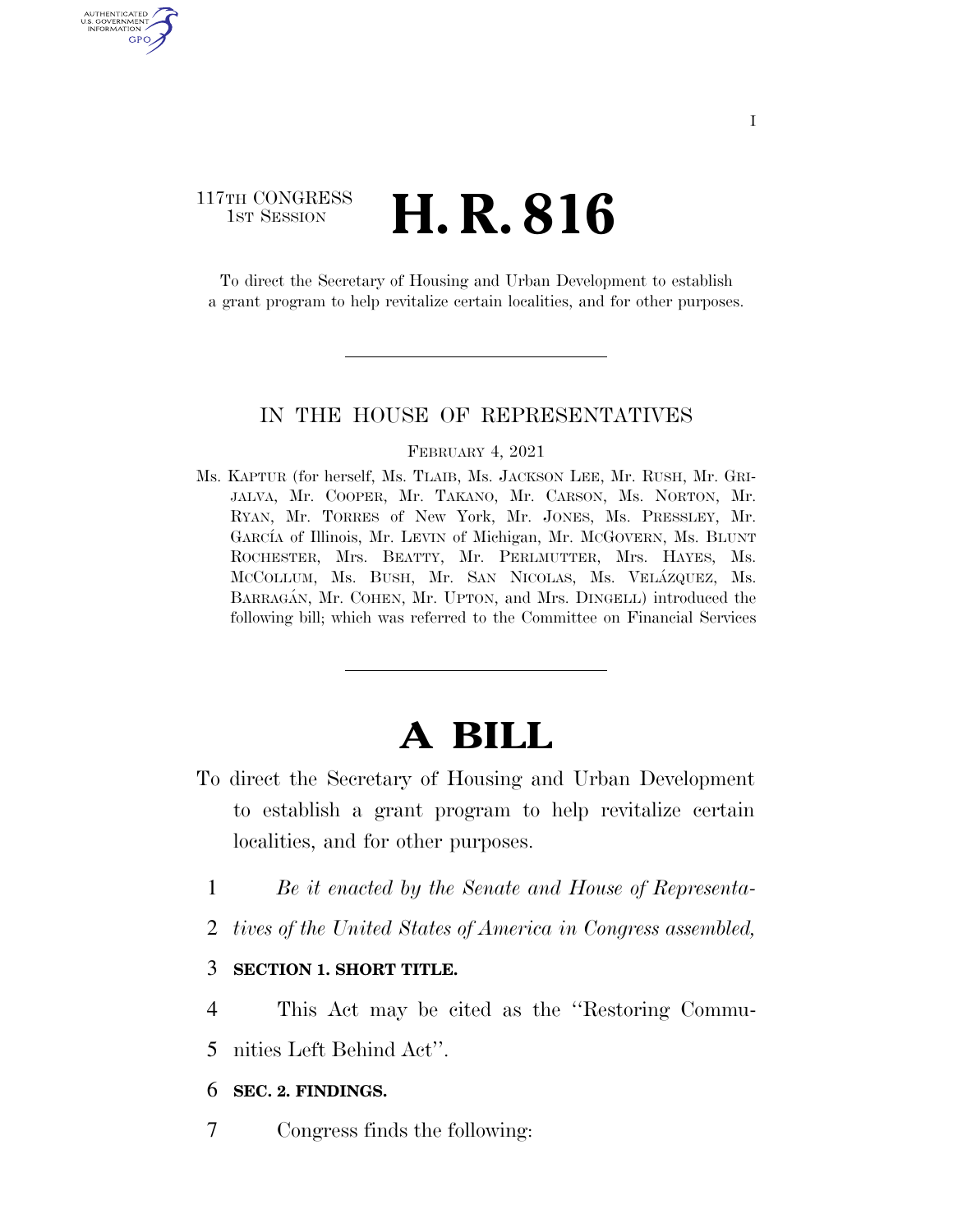(1) As the Nation continues to feel the dev- astating economic impacts of Coronavirus Disease 2019 (COVID-19), many urban and rural commu- nities are still suffering from the effects of under- water mortgages, vacancy, abandoned properties, blight, aging housing stock, properties with deferred maintenance and harmful materials such as lead, as- bestos, and mold, unemployment, and population loss.

 (2) While some cities and counties struggle with disinvestment and population loss, there are also pockets of economic distress in otherwise prosperous, growing areas.

 (3) Investments targeted to these communities left behind will be critical to ensure equitable eco- nomic recovery, job creation, and housing and neigh-borhood infrastructure revitalization.

 (4) The need to revitalize neighborhoods is greater than what can be supported with existing local tax bases.

 (5) Communities continue to suffer from the impact of governmental policies and private sector practices that forbade or discouraged mortgage lend- ing in neighborhoods having significant minority populations.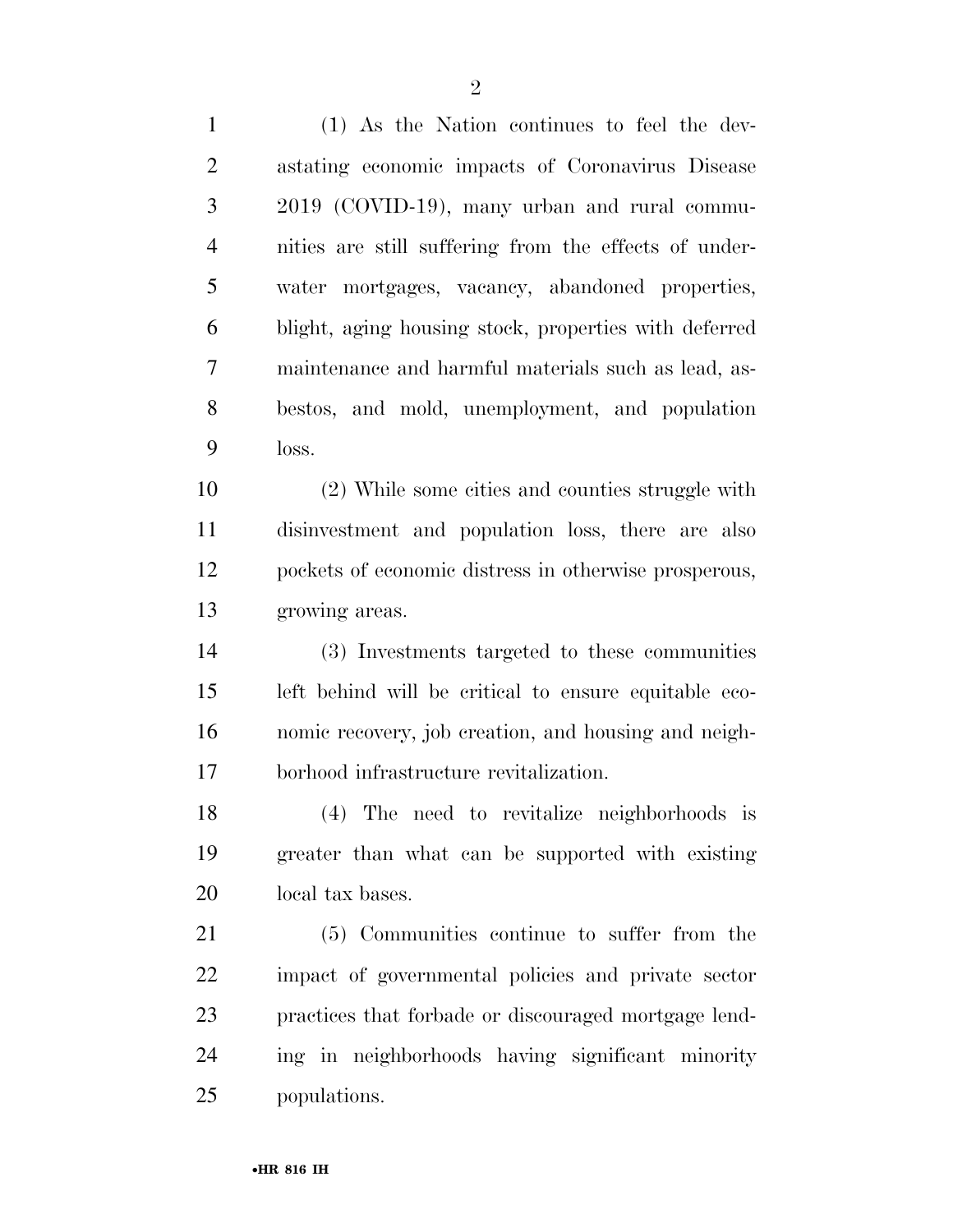(6) Many State and local governments, land banks, and nonprofit organizations across the United States have responded to the housing crisis by creating cost-effective strategies to revitalize neighborhoods.

 (7) 2016 data from the United States Census Bureau shows that non-Hispanic, White households have an average net worth of \$143,600, while Black households have an average net worth of \$12,920, and Hispanic households have an average net worth of \$21,420.

 (8) Housing equity is a significant portion of Black and Hispanic households' net worth, making up nearly 57 percent of Black households' net worth, 66.5 percent of Hispanic households' net worth, and 40.8 percent of White households' net worth, accord- ing to the Urban Institute's calculations from the 2016 Survey of Consumer Finances.

 (9) The 2008 Great Recession and the COVID-19 Recession have exacerbated the racial wealth gap.

 (10) Funding innovative local neighborhood strategies will allow the United States to close the racial wealth gap, ensure equitable access to housing and economic mobility, and counter the lasting leg-acy of redlining policies.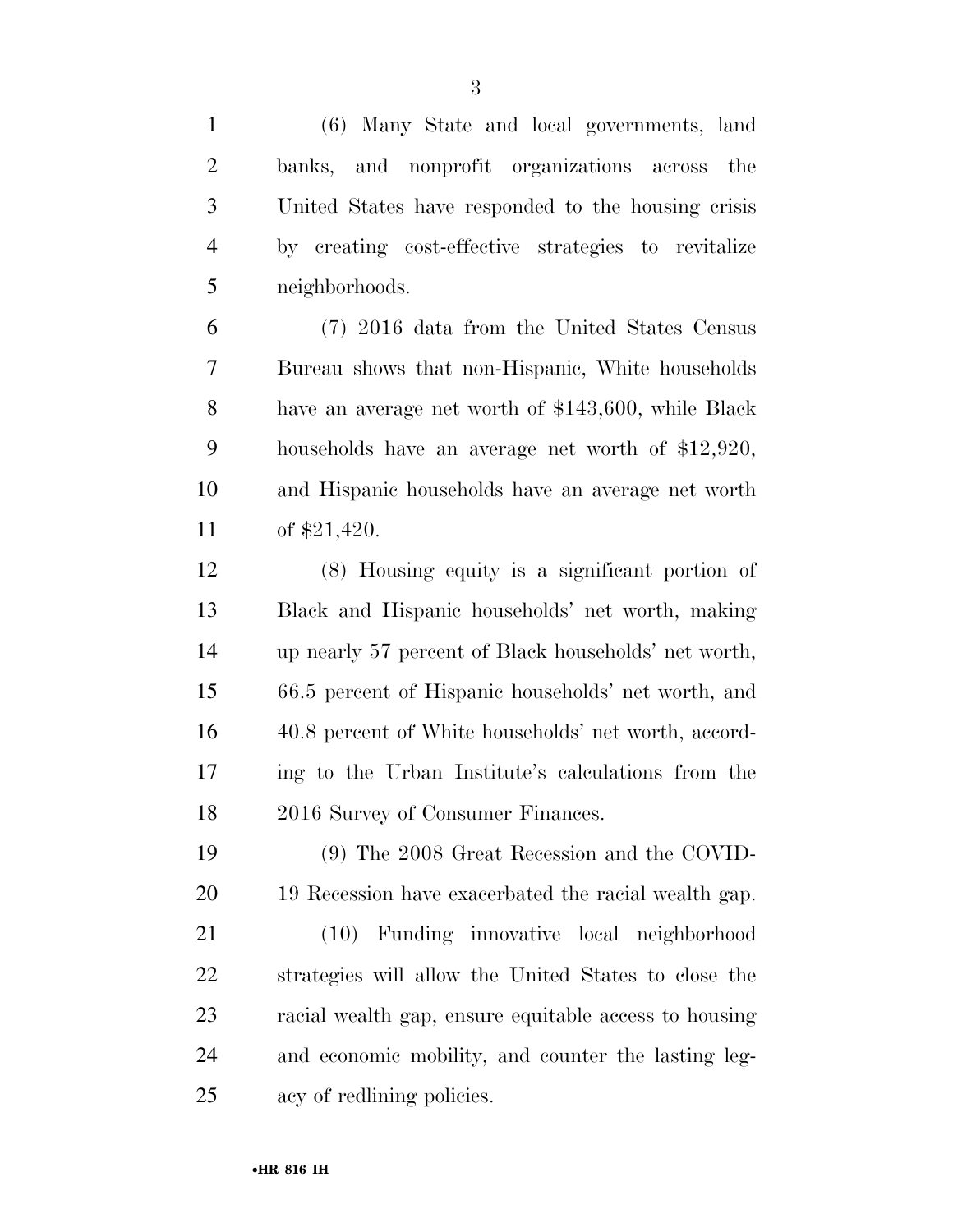(11) Despite the strong requirement to affirma-2 tively furthering fair housing under the Fair Hous- ing Act, the lack of accountability measures imple- mented by the Department of Housing and Urban Development to ensure equitable use of housing and community development dollars in Federal programs has allowed for the perpetuation of the legacy of red-lining and neighborhood disinvestment.

 (12) It is imperative that the Federal Govern- ment make funding available for the best local strat- egies to increase homeownership and preserve home equity in impacted areas, access to safe and afford- able rental housing, economic growth, job creation, and to build on local assets to improve communities in ways that affirmatively further fair housing.

### **SEC. 3. COMPETITIVE GRANT PROGRAM.**

 (a) ESTABLISHMENT.—Not later than the expiration of the 120-day period beginning on the date of the enact- ment of this Act, the Secretary of Housing and Urban Development shall establish a program to award competi- tive grants to eligible local partnerships to carry out more than one neighborhood revitalization support activity in an eligible locality.

(b) CRITERIA.—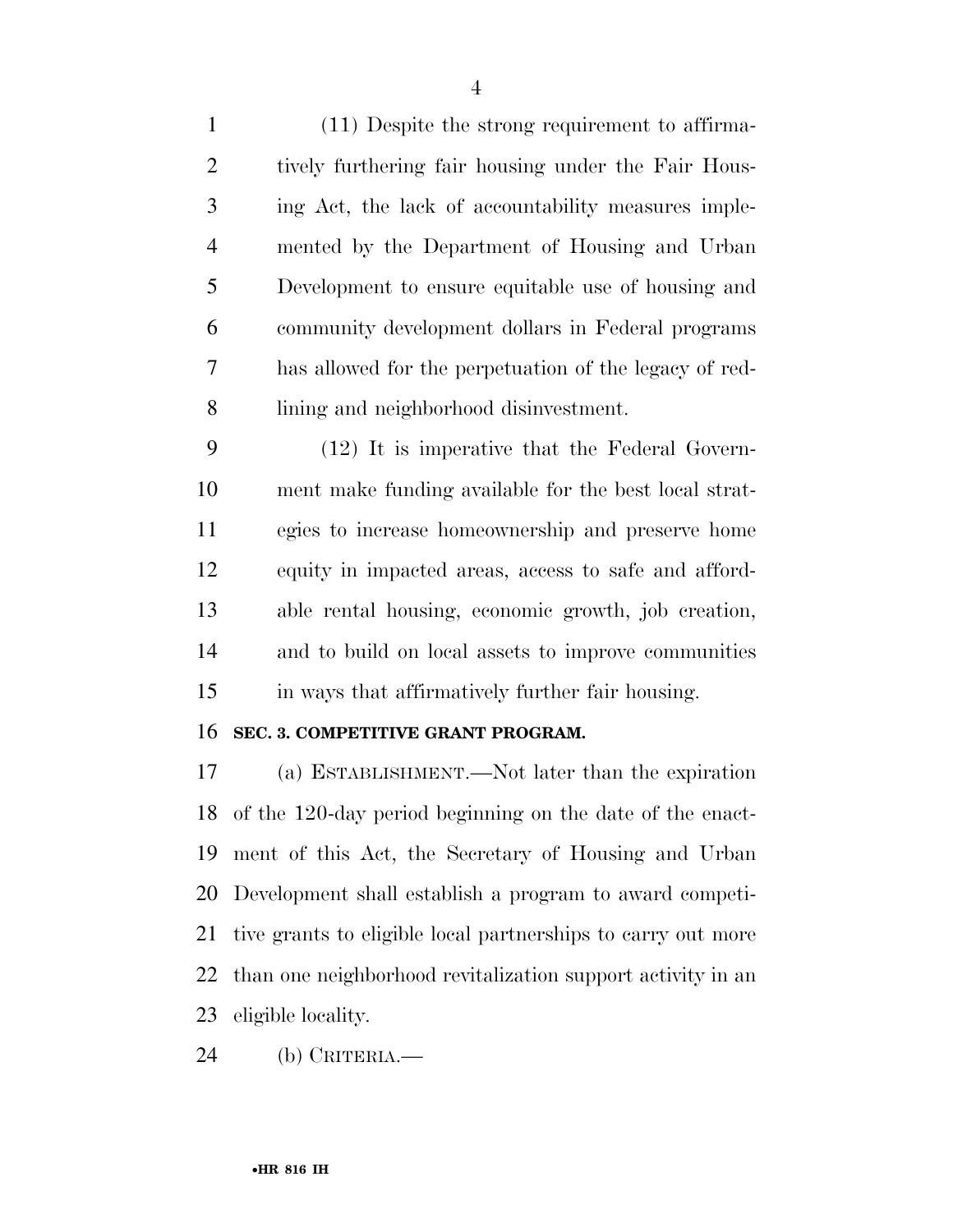| $\mathbf{1}$   | (1) ELIGIBLE LOCAL PARTNERSHIP.—A local              |
|----------------|------------------------------------------------------|
| $\overline{2}$ | partnership is eligible to receive a grant under the |
| 3              | program established under this section if it meets   |
| $\overline{4}$ | the following requirements:                          |
| 5              | (A) The local partnership includes a na-             |
| 6              | tional or local nonprofit organization with ex-      |
| 7              | pertise in community planning, engagement, or-       |
| 8              | ganizing, development, or neighborhood revital-      |
| 9              | ization and at least one of the following entities:  |
| 10             | (i) A city or county government.                     |
| 11             | (ii) A land bank.                                    |
| 12             | (iii) A fair housing enforcement orga-               |
| 13             | nization (as such term is defined in section         |
| 14             | 561 of the Housing and Community Devel-              |
| 15             | opment Act of 1987 (42 U.S.C. 3616a)).               |
| 16             | (iv) An anchor institution.                          |
| 17             | (v) A nonprofit organization.                        |
| 18             | (vi) A State housing finance agency                  |
| 19             | (as such term is defined in section $106(h)$ )       |
| 20             | of the Housing and Urban Development                 |
| 21             | Act of 1968 (12 U.S.C. 1701x(h))).                   |
| 22             | (vii) A community development finan-                 |
| 23             | cial institution (as such term is defined in         |
| 24             | section $103(5)$ of the Community Develop-           |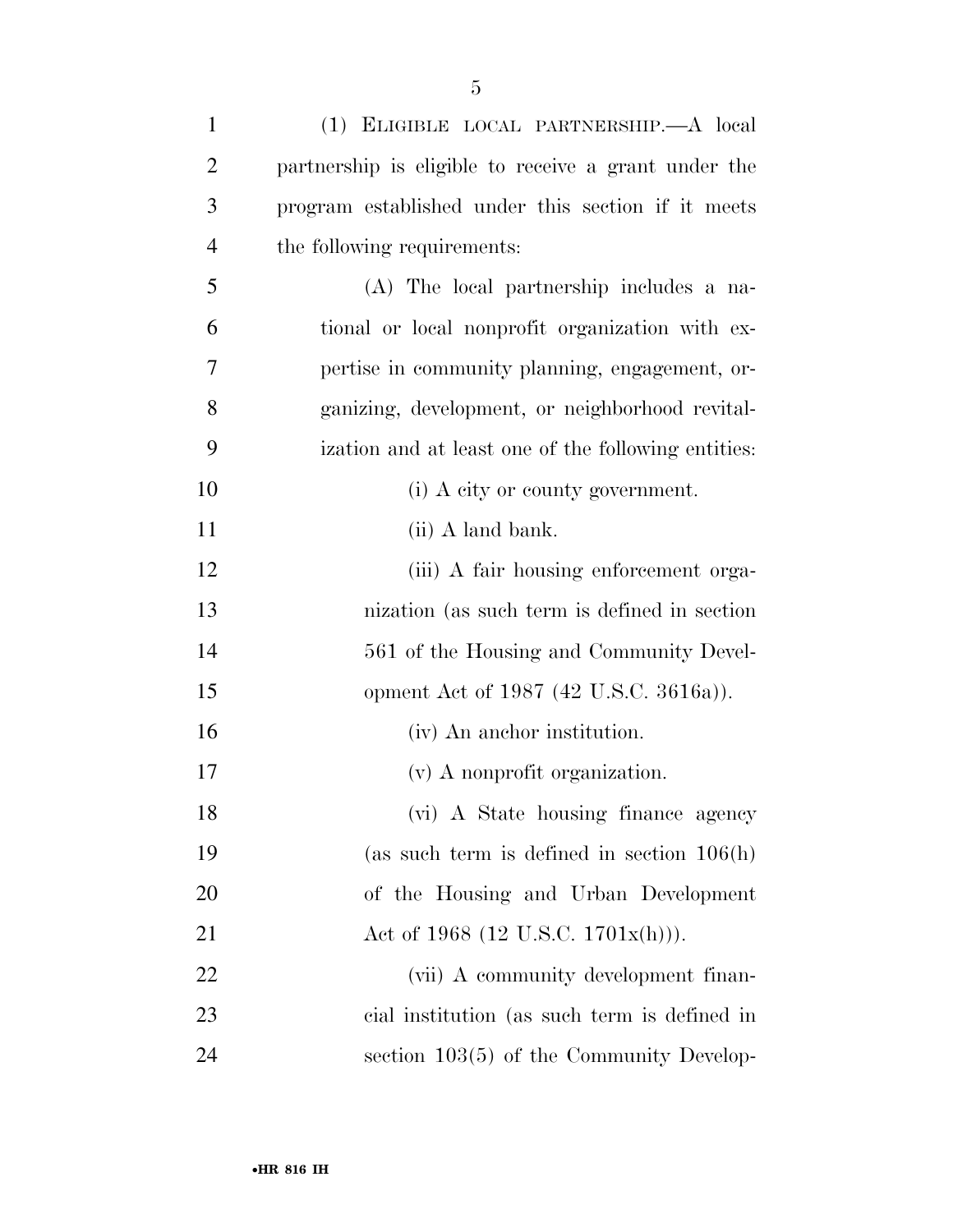| $\mathbf{1}$   | ment Banking and Financial Institutions                 |
|----------------|---------------------------------------------------------|
| $\overline{2}$ | Act of 1994 $(12 \text{ U.S.C. } 4702(5))$ .            |
| 3              | (viii) A public housing agency (as                      |
| $\overline{4}$ | such term is defined in section $3(b)$ of the           |
| 5              | United States Housing Act of 1937 (42)                  |
| 6              | U.S.C. $1437a(b))$ .                                    |
| $\tau$         | (B) Such local partnership will use a grant             |
| 8              | awarded under this section to carry out neigh-          |
| 9              | borhood revitalization support activities in fur-       |
| 10             | therance of a neighborhood revitalization strat-        |
| 11             | egy for eligible localities.                            |
| 12             | (2) ELIGIBLE LOCALITY.—For the purposes of              |
| 13             | this section, an eligible locality is a geographic area |
| 14             | or areas at the neighborhood or county level that       |
| 15             | meet at least four of the following objective criteria  |
| 16             | of economic distress:                                   |
| 17             | (A) Dwelling unit sales prices are lower                |
| 18             | than the cost to acquire and rehabilitate, or           |
| 19             | build, a new dwelling unit.                             |
| 20             | (B) High proportions of residential and                 |
| 21             | commercial properties are vacant due to fore-           |
| 22             | closure, eviction, abandonment, or other causes.        |
| 23             | (C) Low rates of homeownership.                         |
| 24             | (D) Racial disparities in homeownership                 |
| 25             | rates.                                                  |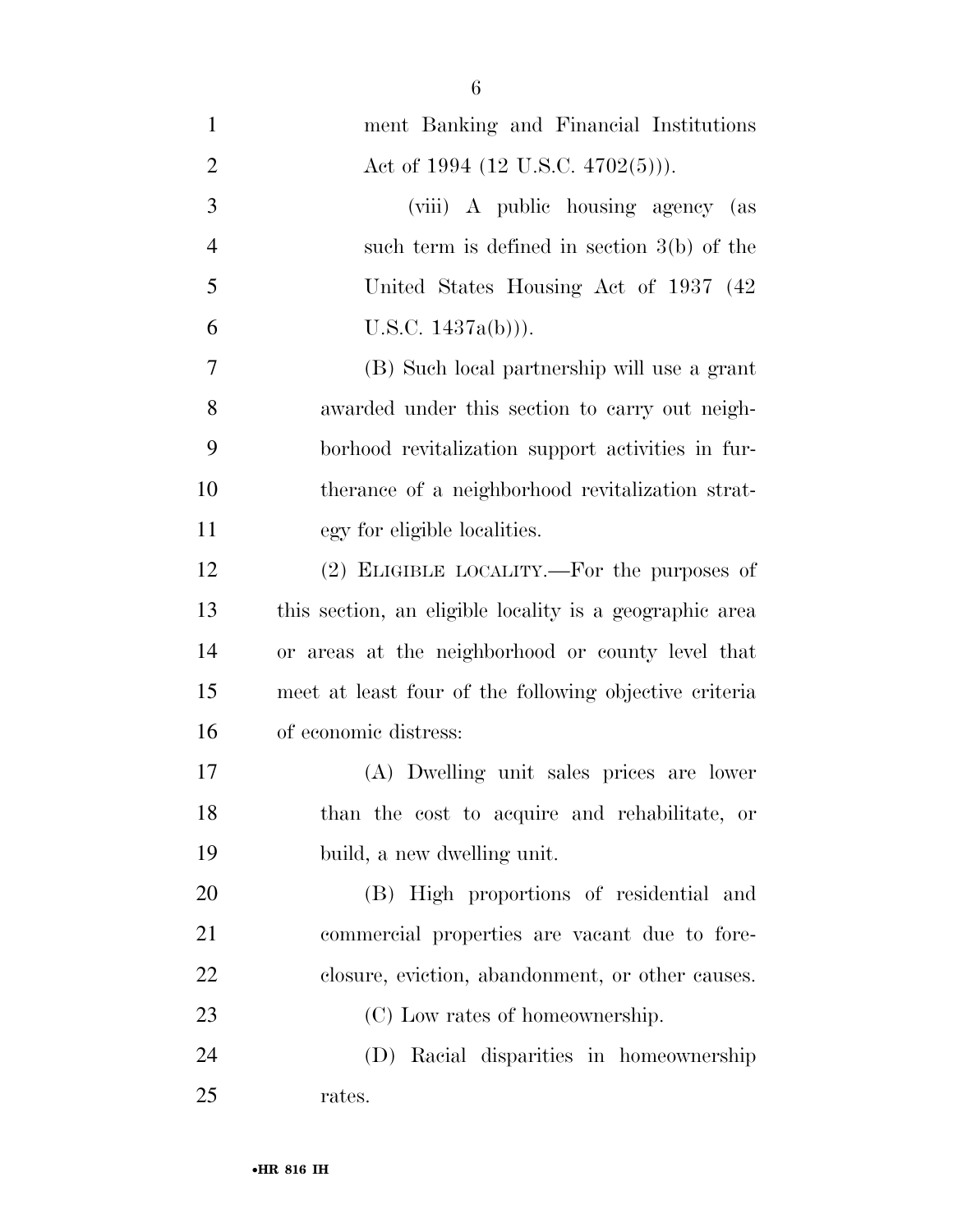| $\mathbf{1}$   | (E) High rates of poverty.                            |
|----------------|-------------------------------------------------------|
| $\overline{2}$ | (F) High rates of unemployment and                    |
| 3              | underemployment.                                      |
| $\overline{4}$ | (G) Population loss.                                  |
| 5              | (H) Lack of private sector lending on fair            |
| 6              | and competitive terms for individuals to pur-         |
| 7              | chase homes or start small businesses.                |
| 8              | (I) Other indicators of economic distress,            |
| 9              | such as the lack of housing affordability, stem-      |
| 10             | ming from long-standing government policies           |
| 11             | and private sector practices that prevented           |
| 12             | mortgage lending in some communities, such as         |
| 13             | redlining.                                            |
| 14             | The Secretary shall establish thresholds for the cri- |
| 15             | teria of economic distress under this paragraph.      |
| 16             | (3) NEIGHBORHOOD REVITALIZATION SUPPORT               |
| 17             | ACTIVITIES.—For purposes of this section, neighbor-   |
| 18             | hood revitalization support activities are the fol-   |
| 19             | lowing:                                               |
| 20             | (A) Providing assistance to existing resi-            |
| 21             | dents experiencing economic distress or at risk       |
| 22             | of displacement with homeowner rehabilitation         |
| 23             | assistance, weatherization, improved housing          |
| 24             | accessibility and livability for seniors and per-     |
| 25             | sons with disabilities, energy efficiency improve-    |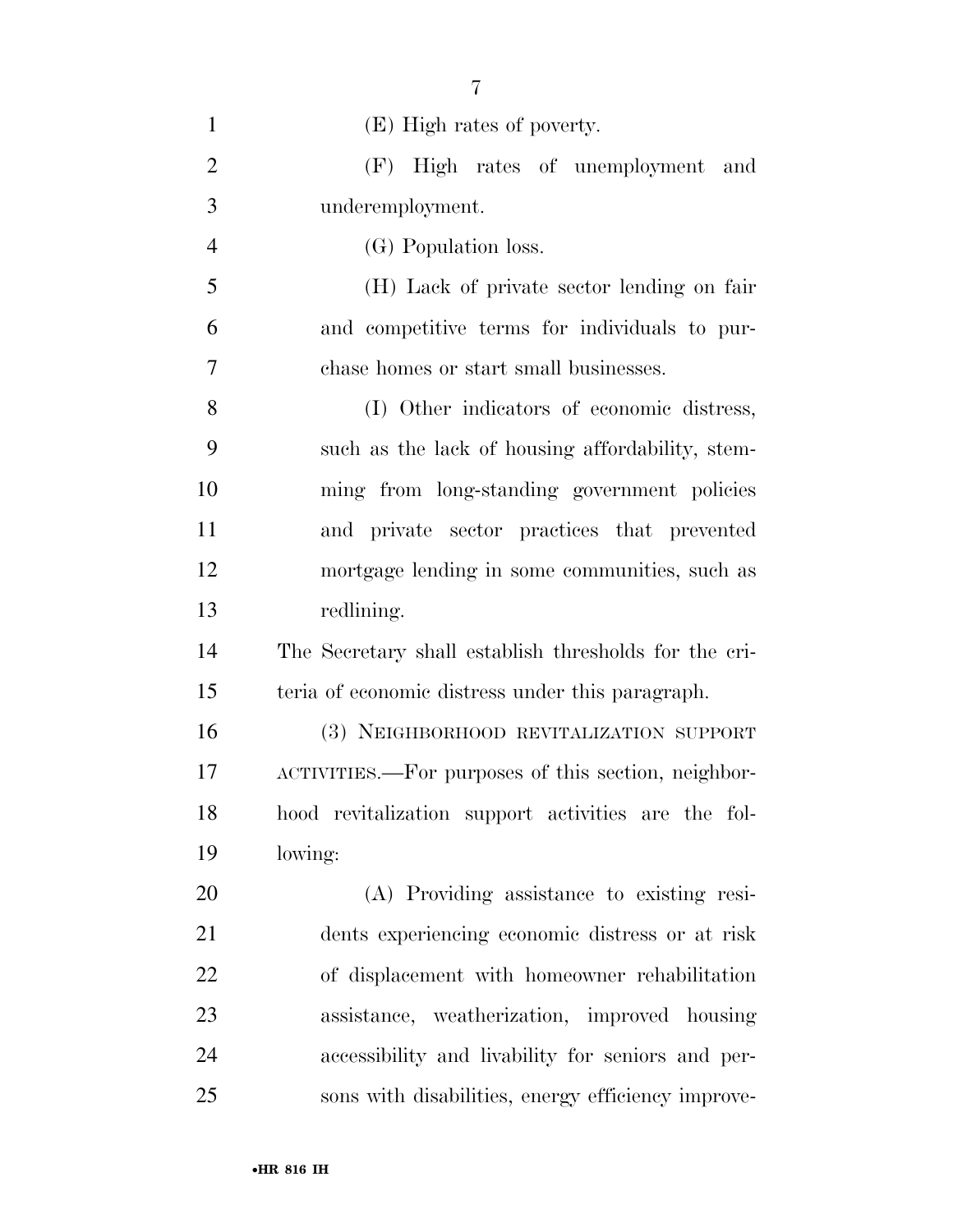| $\mathbf{1}$   | ments, refinancing, housing counseling certified   |
|----------------|----------------------------------------------------|
| $\overline{2}$ | by the Secretary, including loss mitigation        |
| $\mathfrak{Z}$ | counseling, property tax relief, clearing and ob-  |
| $\overline{4}$ | taining formal title, addressing outstanding       |
| 5              | housing-related expenses, or other activities      |
| 6              | that the Secretary determines are appropriate.     |
| 7              | (B) Purchasing non-performing mortgages            |
| 8              | to assist existing homeowners and advance          |
| 9              | neighborhood stability.                            |
| 10             | (C) Supporting the purchase and redevel-           |
| 11             | opment of vacant, abandoned, or distressed         |
| 12             | properties to create affordable rental housing,    |
| 13             | homeownership or shared equity homeownership       |
| 14             | opportunities, mixed-use properties, or commer-    |
| 15             | cial properties. Properties supported with as-     |
| 16             | sistance under this subparagraph may be con-       |
| 17             | verted between rental and homeownership, in-       |
| 18             | cluding shared equity homeownership, upon ter-     |
| 19             | mination of the lease or transfer of the property  |
| 20             | during the relevant period of affordability to en- |
| 21             | sure local community needs are met, properties     |
| 22             | do not sit vacant, and affordability is preserved. |
| 23             | Providing pre-purchase<br>(D)<br>counseling        |
| 24             | through housing counselors certified by the Sec-   |
| 25             | retary for neighborhood revitalization support     |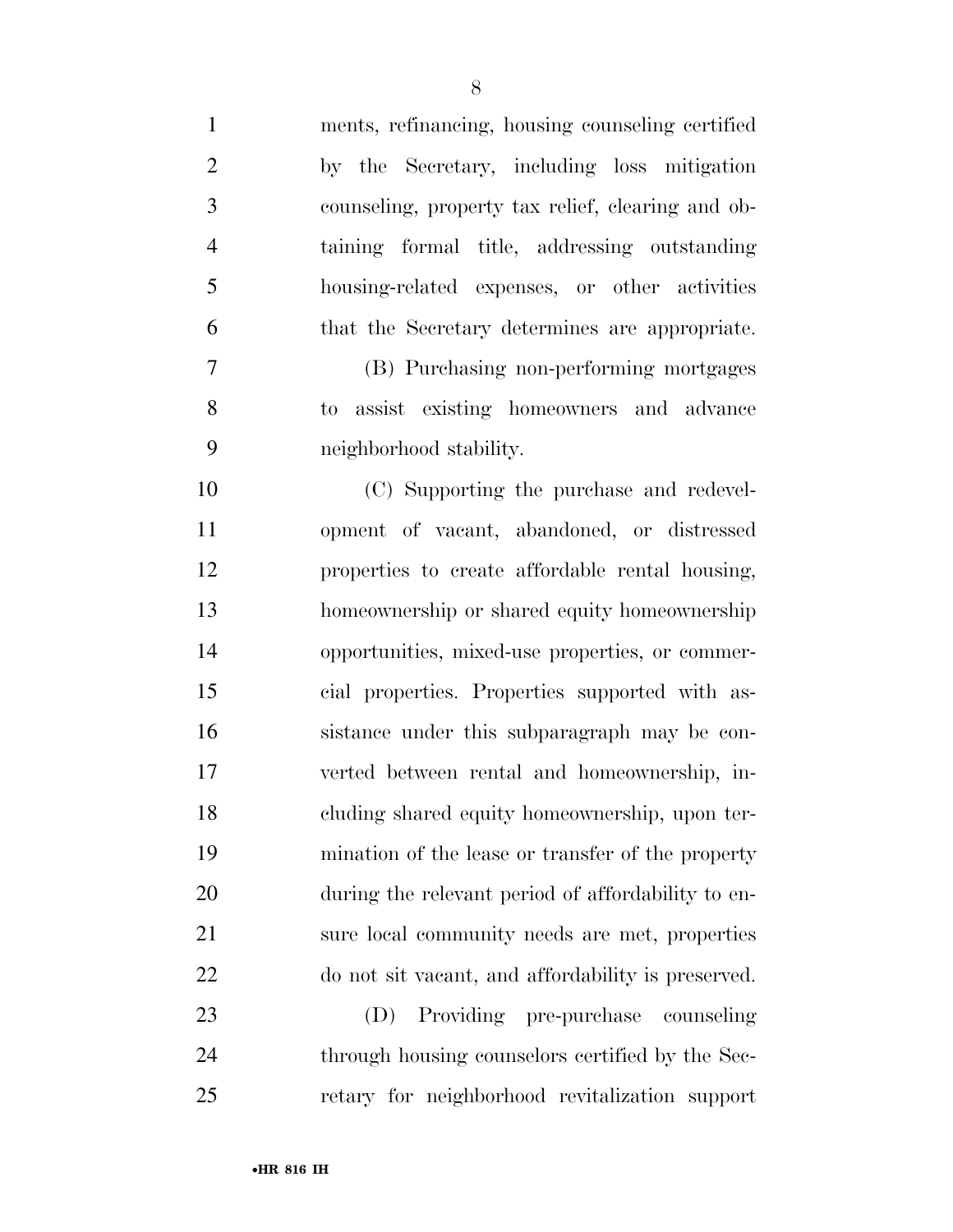| $\mathbf{1}$   | activities that provide homeownership opportu-     |
|----------------|----------------------------------------------------|
| $\overline{2}$ | nities.                                            |
| 3              | (E) Providing down payment assistance to           |
| $\overline{4}$ | prospective homebuyers.                            |
| 5              | (F) Establishing and operating community           |
| 6              | land trusts to provide affordable rental and       |
| $\tau$         | homeownership opportunities, including shared      |
| 8              | equity homeownership opportunities.                |
| 9              | (G) Demolishing abandoned or distressed            |
| 10             | structures, but only if such activity is part of a |
| 11             | strategy that incorporates rehabilitation or new   |
| 12             | construction and efforts to increase affordable    |
| 13             | housing and homeownership, except that not         |
| 14             | more than 10 percent of any grant made under       |
| 15             | this section may be used for activities under      |
| 16             | this subparagraph unless the Secretary deter-      |
| 17             | mines that such use is to replace units in an ef-  |
| 18             | fort to increase affordable housing or homeown-    |
| 19             | ership.                                            |
| 20             | (H) Establishing or operating land banks           |
| 21             | to maintain acquire, redevelop, or sell properties |
| 22             | that are abandoned or distressed. Preference       |
| 23             | among applications proposing activities under      |
| 24             | this subparagraph shall be given to applications   |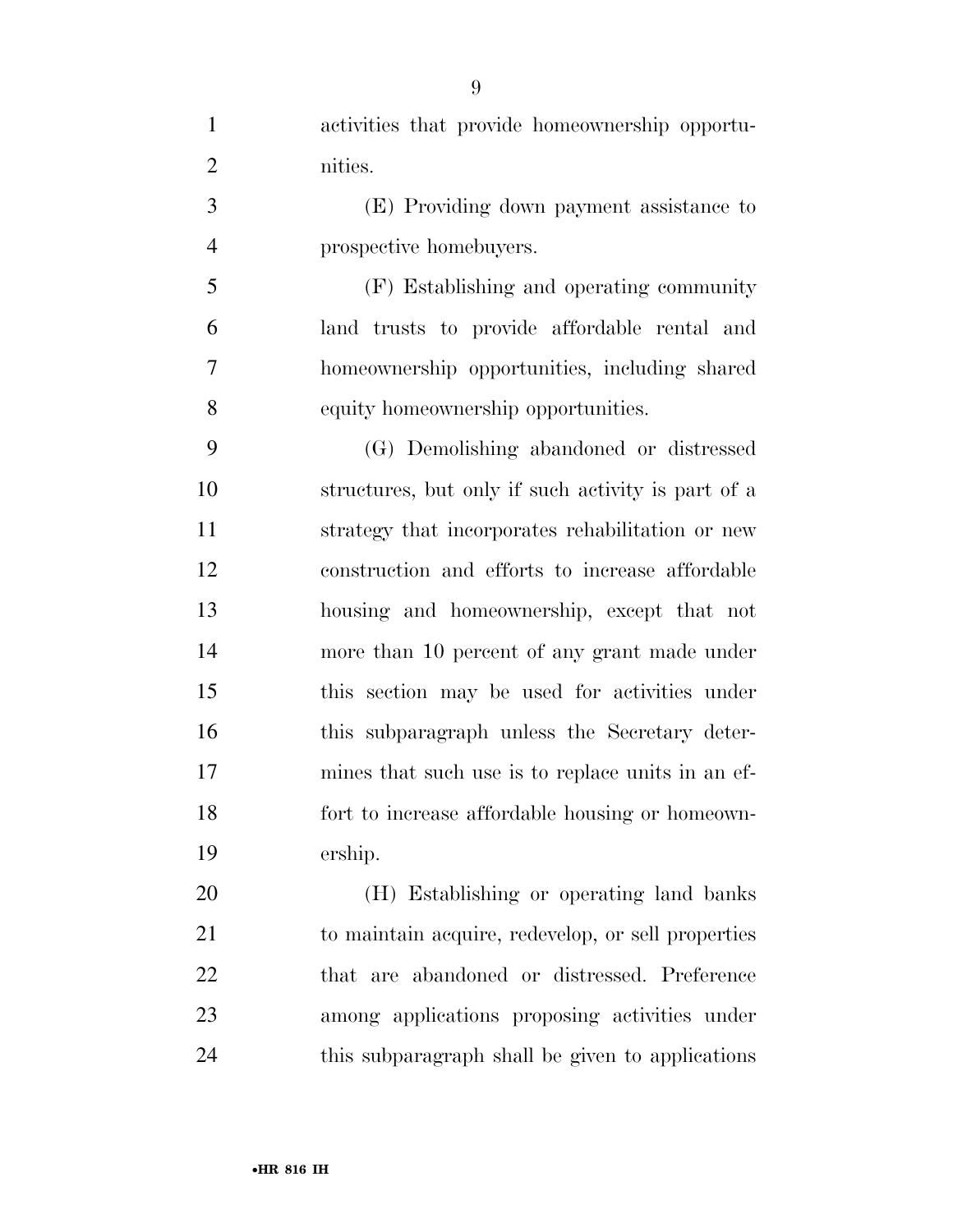| $\overline{2}$ | fordable housing and small businesses.             |
|----------------|----------------------------------------------------|
| 3              | Improving parks, sidewalks, street<br>(I)          |
| $\overline{4}$ | lighting, and other neighborhood improvements      |
| 5              | that impact quality of life in the targeted neigh- |
| 6              | borhoods, except that not more than 5 percent      |
| 7              | of any grant made under this section may be        |
| 8              | used for activities under this subparagraph.       |
| 9              | (J) In connection with any other eligible          |
| 10             | activity under this paragraph, working with        |
| 11             | resident leaders and community groups to un-       |
| 12             | dertake community planning, outreach, and          |
| 13             | neighborhood engagement, consistent with the       |
| 14             | goals of increasing homeownership, stabilizing     |
| 15             | neighborhoods, reducing vacancy rates, creating    |
| 16             | jobs, increasing or stabilizing residential and    |
| 17             | commercial property values, and meeting other      |
| 18             | neighborhood needs, except that not more than      |
| 19             | 10 percent of any grant made under this sec-       |
| 20             | tion may be used for activities under this sub-    |
| 21             | paragraph.                                         |
| 22             | (4) AFFORDABILITY TERMS.—                          |
| 23             | (A) RENTAL UNITS.—In the case of prop-             |
| 24             | erty assisted pursuant to paragraph (3) con-       |

that promote distribution of properties for af-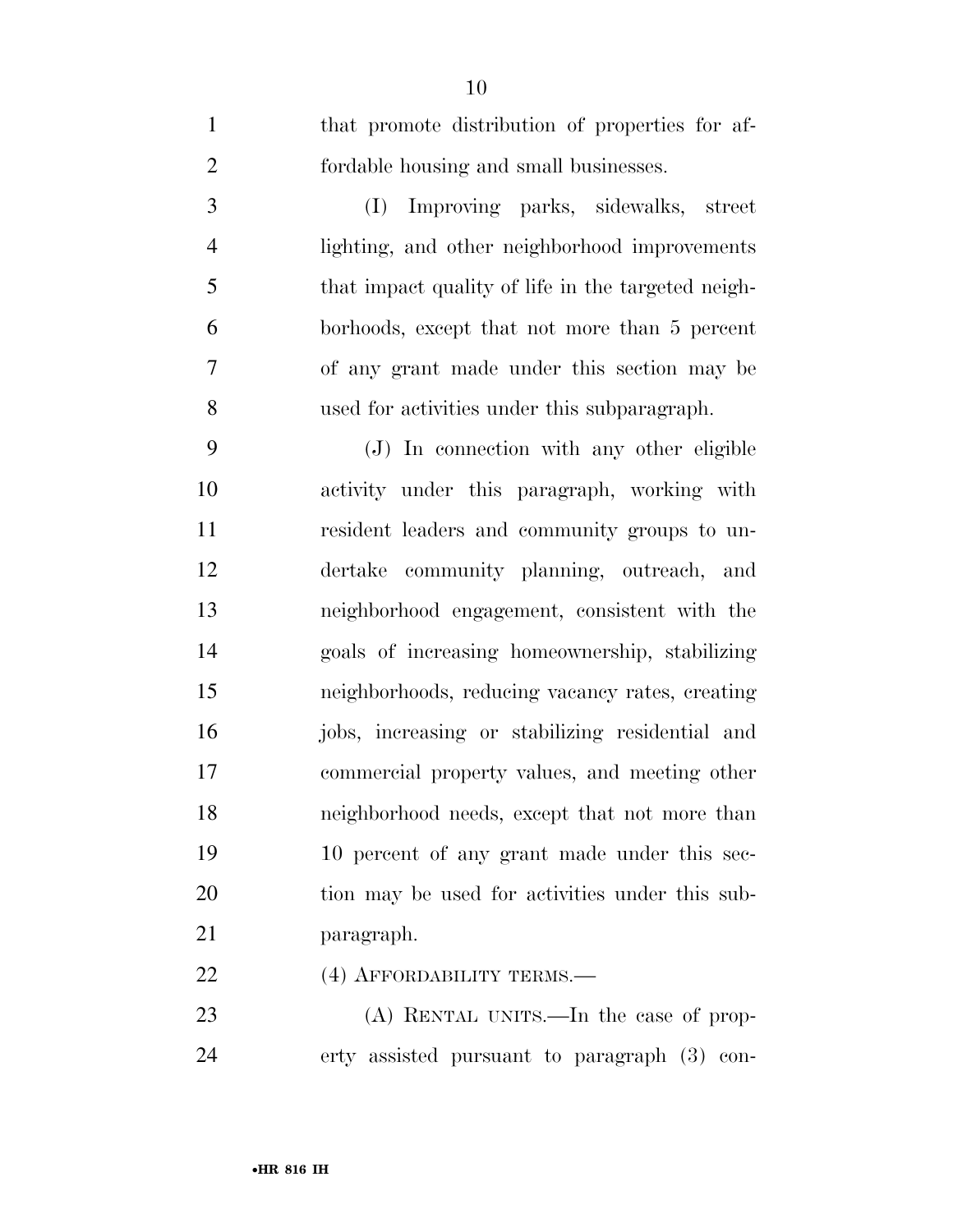| $\mathbf{1}$   | taining any dwelling units that are made avail-  |
|----------------|--------------------------------------------------|
| $\overline{2}$ | able for rental—                                 |
| 3              | (i) such units shall be available for            |
| $\overline{4}$ | rental only by a household having an in-         |
| 5              | come that does not exceed 60 percent of          |
| 6              | the median income for the area in which          |
| 7              | such unit is located;                            |
| 8              | (ii) such units shall remain affordable          |
| 9              | for at least 30 years;                           |
| 10             | (iii) such property may be a mixed-use           |
| 11             | property; and                                    |
| 12             | (iv) such unit shall be maintained in            |
| 13             | habitable condition, as defined by the local-    |
| 14             | ity in which the property is located.            |
| 15             | (B) HOMEOWNERSHIP UNITS.—In the case             |
| 16             | of property assisted pursuant to paragraph (3)   |
| 17             | consisting of a dwelling unit, or containing any |
| 18             | dwelling units, made available for homeowner-    |
| 19             | ship, such unit or units—                        |
| 20             | (i) shall be available for purchase only         |
| 21             | to by a household having an income that          |
| 22             | does not exceed 120 percent of the median        |
| 23             | income for the area in which such unit is        |
| 24             | located;                                         |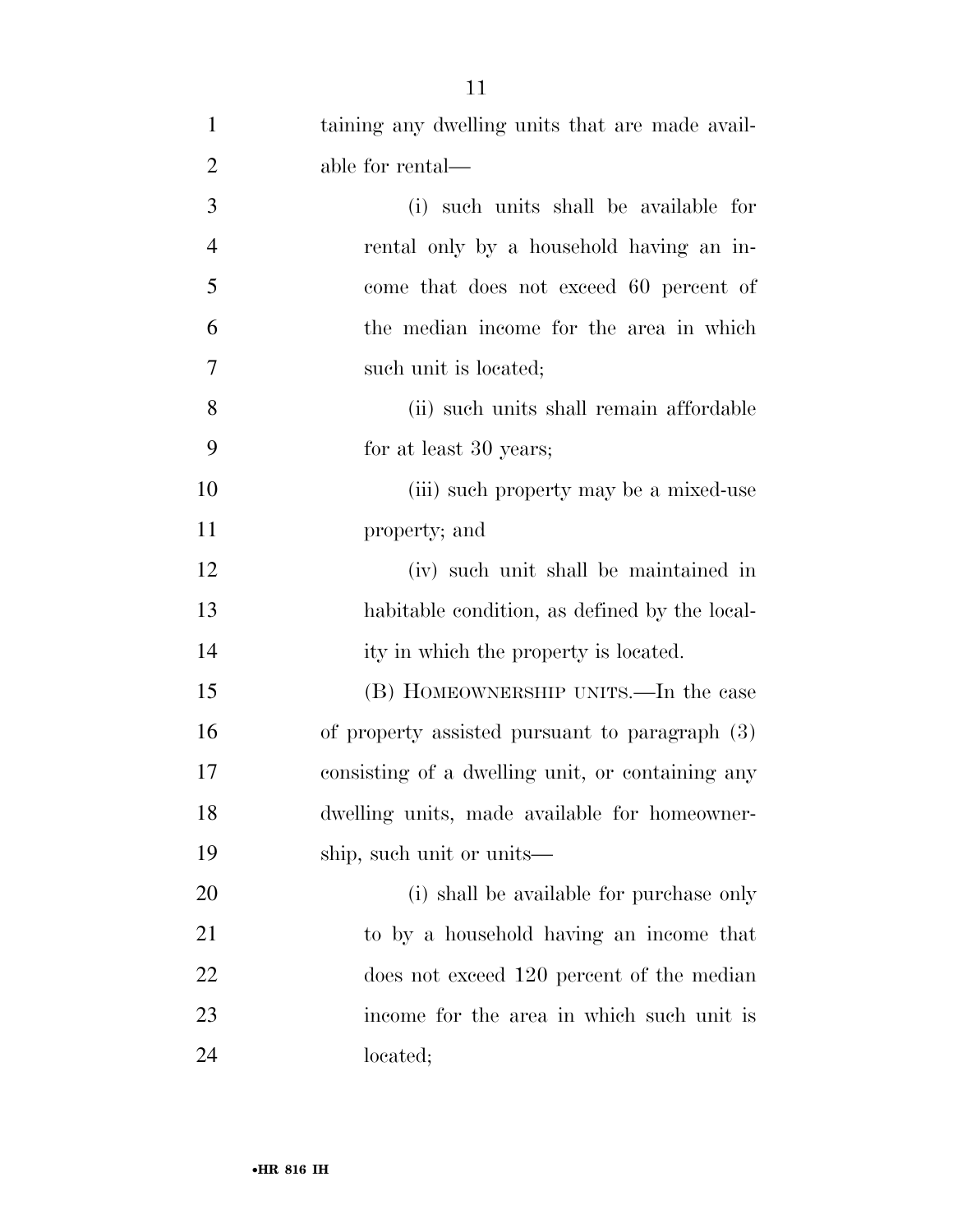| $\mathbf{1}$   | (ii) if made available through a shared    |
|----------------|--------------------------------------------|
| $\overline{2}$ | equity homeownership program, shall re-    |
| $\overline{3}$ | main affordable for at least 30 years; and |
| $\overline{4}$ | (iii) if not made available through a      |
| 5              | shared equity homeownership program—       |
| 6              | (I) shall remain affordable for a          |
| 7              | period of years as determined by the       |
| 8              | partnership, which shall not be short-     |
| 9              | er than 5 years from the sale of the       |
| 10             | unit; and                                  |
| 11             | (II) shall be subject to resale or         |
| 12             | recapture provisions that—                 |
| 13             | (aa) are established by the                |
| 14             | partnership to ensure that the af-         |
| 15             | fordability term may be met or             |
| 16             | funds may be redeployed for                |
| 17             | neighborhood revitalization sup-           |
| 18             | port activities;                           |
| 19             | (bb) may be waived in cases                |
| 20             | of hardship or market deprecia-            |
| 21             | tion; and                                  |
| 22             | (cc) provide that, in the case             |
| 23             | of a resale, the partnership may           |
| 24             | preemptive purchase<br>maintain            |
| 25             | options in order to sell the prop-         |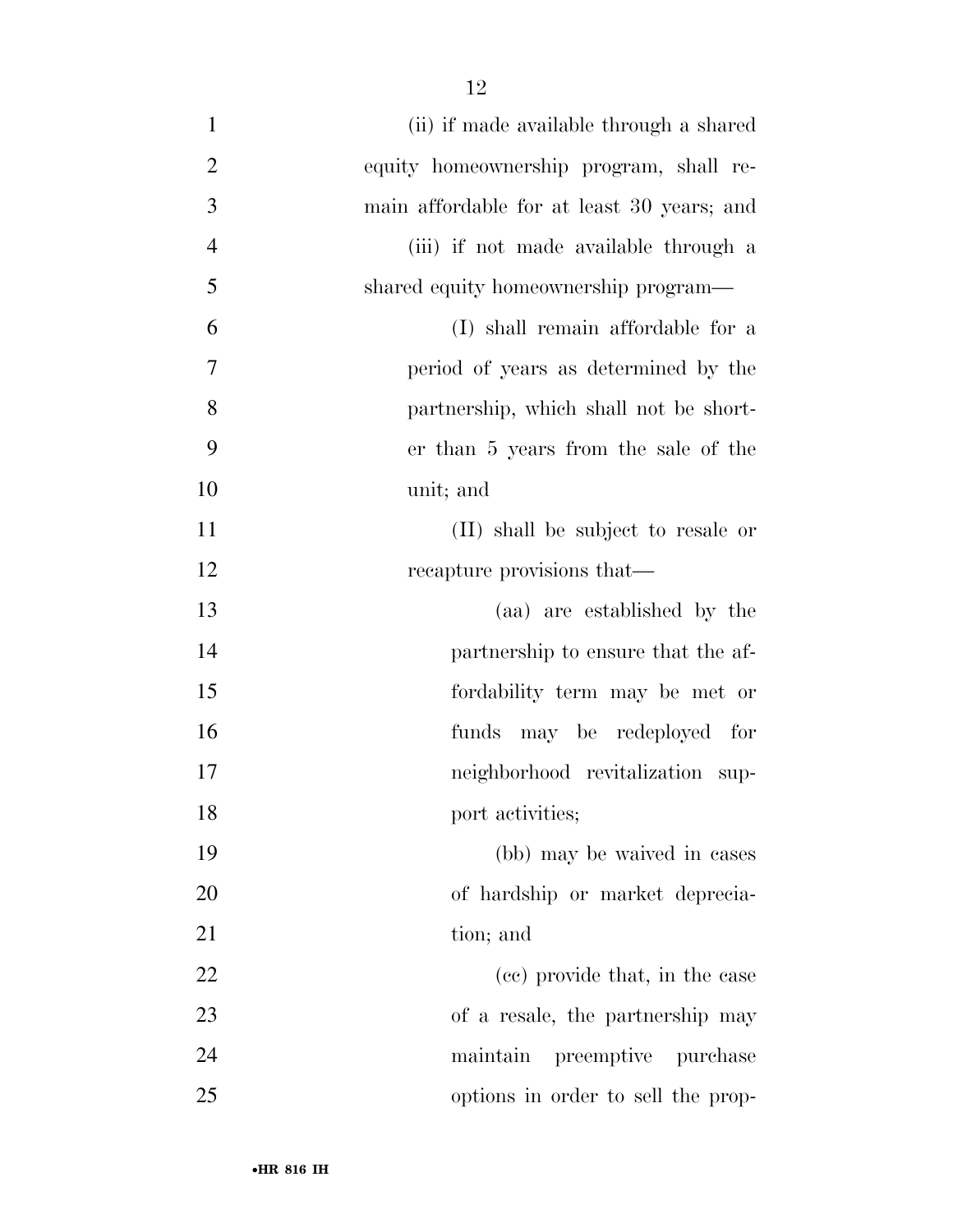| $\mathbf{1}$   | erty to another income qualified                        |
|----------------|---------------------------------------------------------|
| $\overline{2}$ | purchaser.                                              |
| 3              | If a property converts between rental and homeown-      |
| $\overline{4}$ | ership or shared equity homeownership, the afford-      |
| 5              | ability terms of the new tenure type shall be utilized  |
| 6              | upon occupancy.                                         |
| 7              | (c) APPLICATIONS.—                                      |
| 8              | $(1)$ In GENERAL.—To apply to receive a grant           |
| 9              | under this section, an eligible local partnership shall |
| 10             | submit to the Secretary an application at such time,    |
| 11             | in such manner, and containing such information as      |
| 12             | the Secretary may require.                              |
| 13             | (2) GRANT RECIPIENT PRIORITY SELECTION                  |
| 14             | CRITERIA.—The Secretary shall prioritize awarding       |
| 15             | grants based on the following criteria:                 |
| 16             | (A) The severity of the locality's indicators           |
| 17             | of distress under subsection $(b)(2)$ .                 |
| 18             | (B) The extent to which the activities pro-             |
| 19             | posed will—                                             |
| 20             | (i) in the case of rental housing, ben-                 |
| 21             | efit households having incomes not exceed-              |
| 22             | ing 30 percent of the median income for                 |
| 23             | the area; and                                           |
| 24             | (ii) in the case of homeownership                       |
| 25             | housing, including shared equity homeown-               |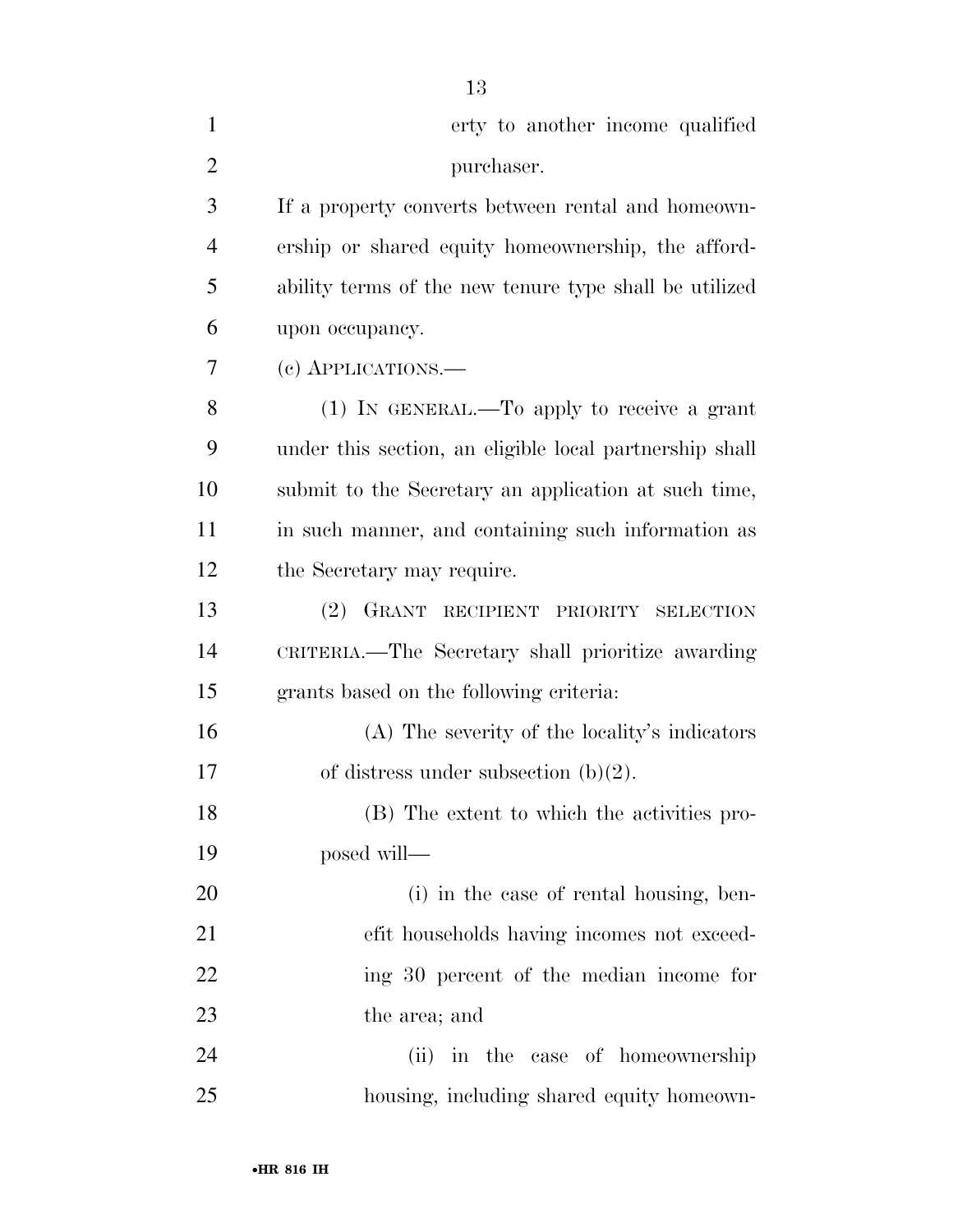| $\mathbf{1}$   | ership, benefit households having incomes          |
|----------------|----------------------------------------------------|
| $\overline{2}$ | not exceeding 80 percent of the median in-         |
| 3              | come for the area.                                 |
| 4              | (C) Whether the activities proposed will           |
| 5              | promote affordable homeownership and the ex-       |
| 6              | tent to which such affordability terms will be     |
| 7              | preserved.                                         |
| 8              | (D) The extent to which an eligible part-          |
| 9              | nership that includes a public housing agency      |
| 10             | will use housing choice vouchers to support        |
| 11             | homeownership for households at or below 60        |
| 12             | percent of area median income.                     |
| 13             | (E) The demonstrated capacity of an eligi-         |
| 14             | ble local partnership to execute the proposed el-  |
| 15             | igible neighborhood revitalization support activi- |
| 16             | ties.                                              |
| 17             | The demonstrated community plan-<br>(F)            |
| 18             | ning, outreach, and engagement practices of an     |
| 19             | eligible local partnership.                        |
| 20             | (G) The depth and breadth of the commu-            |
| 21             | nity partnership supporting the application.       |
| 22             | (H) The extent to which existing residents         |
| 23             | are assisted to prevent displacement.              |
| 24             | The extent to which the proposed<br>(I)            |
| 25             | neighborhood revitalization support activities     |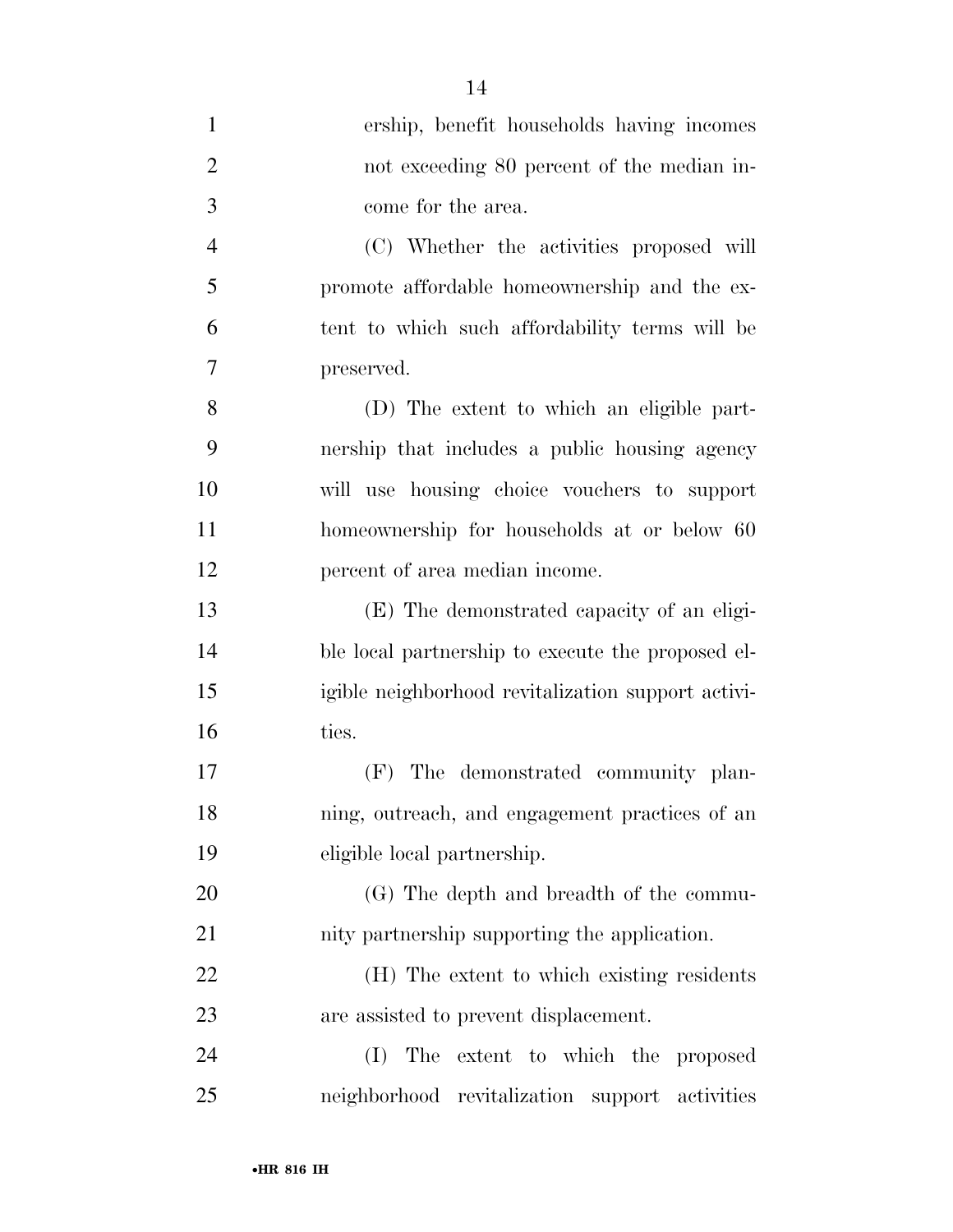| $\mathbf{1}$   | would help close the racial wealth gap by in-             |
|----------------|-----------------------------------------------------------|
| $\overline{2}$ | creasing minority homeownership, ensuring eq-             |
| 3              | uitable access to housing and economic oppor-             |
| $\overline{4}$ | tunity, and countering the ongoing legacy of              |
| 5              | redlining policies.                                       |
| 6              | (J) The extent to which development of                    |
| 7              | new units are water and energy efficient.                 |
| 8              | (K) The feasibility of the proposed neigh-                |
| 9              | borhood revitalization support activities consid-         |
| 10             | ering local market conditions.                            |
| 11             | (L) The extent to which an application                    |
| 12             | demonstrates comprehensive community plan-                |
| 13             | ning efforts and additional funds in hand or              |
| 14             | committed for activities in the geographic area           |
| 15             | that are not directly related to the provision of         |
| 16             | affordable housing, such as support for small,            |
| 17             | minority, and women-owned business activity in            |
| 18             | commercial zones in the targeted neighbor-                |
| 19             | hoods.                                                    |
| 20             | (3) GEOGRAPHICAL DIVERSITY.—The Secretary                 |
| 21             | shall seek to make grants under this section for local    |
| <u>22</u>      | partnerships serving geographically diverse areas of      |
| 23             | economic distress as defined in subsection $(b)(2)$ , in- |
| 24             | cluding metropolitan and underserved rural areas.         |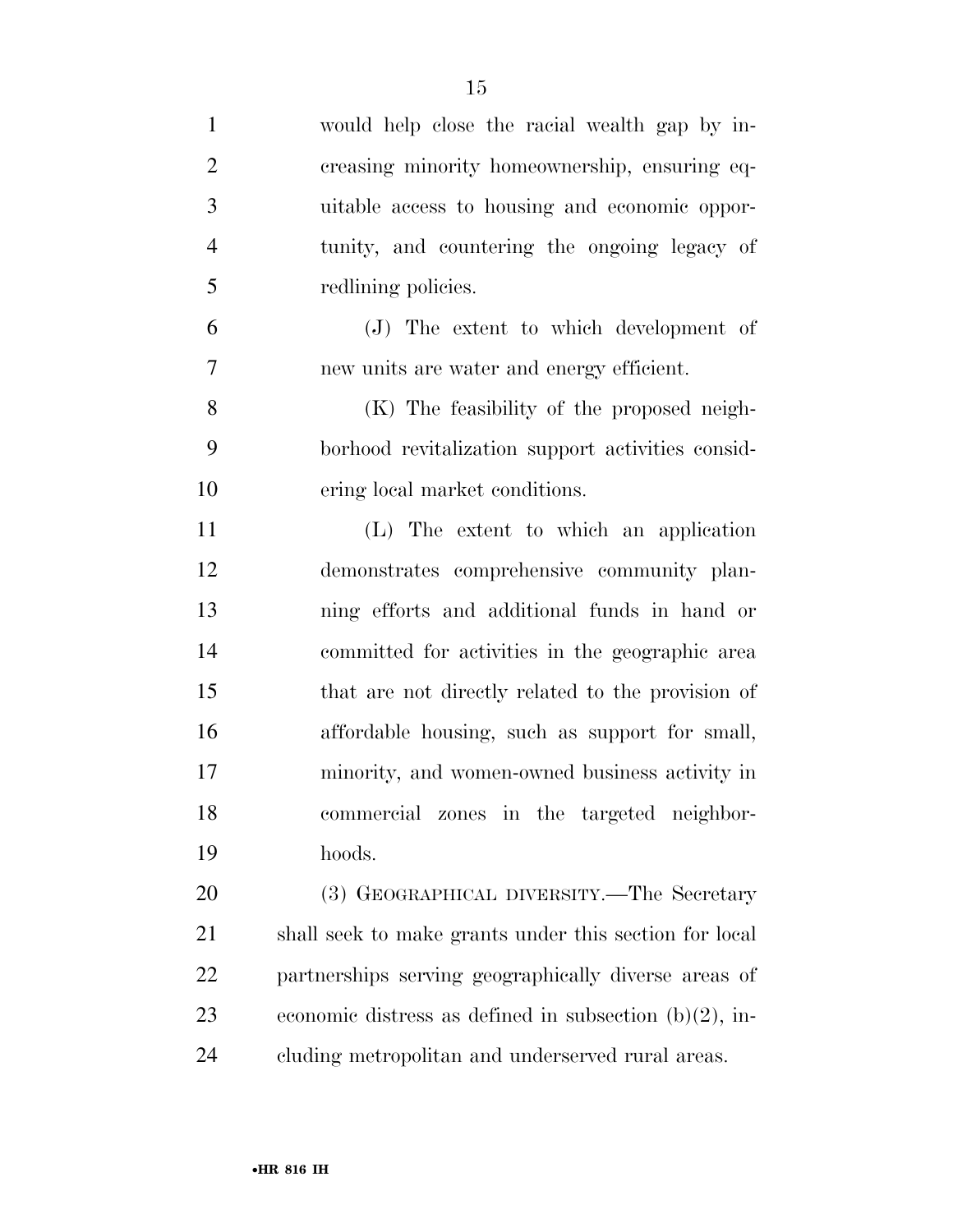(d) OPERATION COSTS.—Up to 15 percent of the amount of each grant under this section may be used by the recipient for administrative and organizational support costs.

 (e) TECHNICAL ASSISTANCE AND CAPACITY BUILD- ING.—The Secretary may reserve up to 1 percent of any funds appropriated to carry out this section for technical assistance activities which support grantees under this program and 1 percent of funds from each grant awarded shall be used to develop grantee capacity to meet the re- quirements under paragraphs (1) and (2) of subsection (g).

 (f) FAIR HOUSING PROTECTIONS.—Funds provided under the program under this section may not be used to deny housing opportunities based on the criminal or eviction history, source of income, or veteran status of any member of a household.

18 (g) ACCOUNTABILITY OF RECIPIENTS.

(1) REQUIREMENTS.—The Secretary shall—

 (A) require each grantee under this section to develop and maintain a system to ensure 22 that each recipient of assistance uses such amounts in accordance with this section, the regulations issued under this section, and any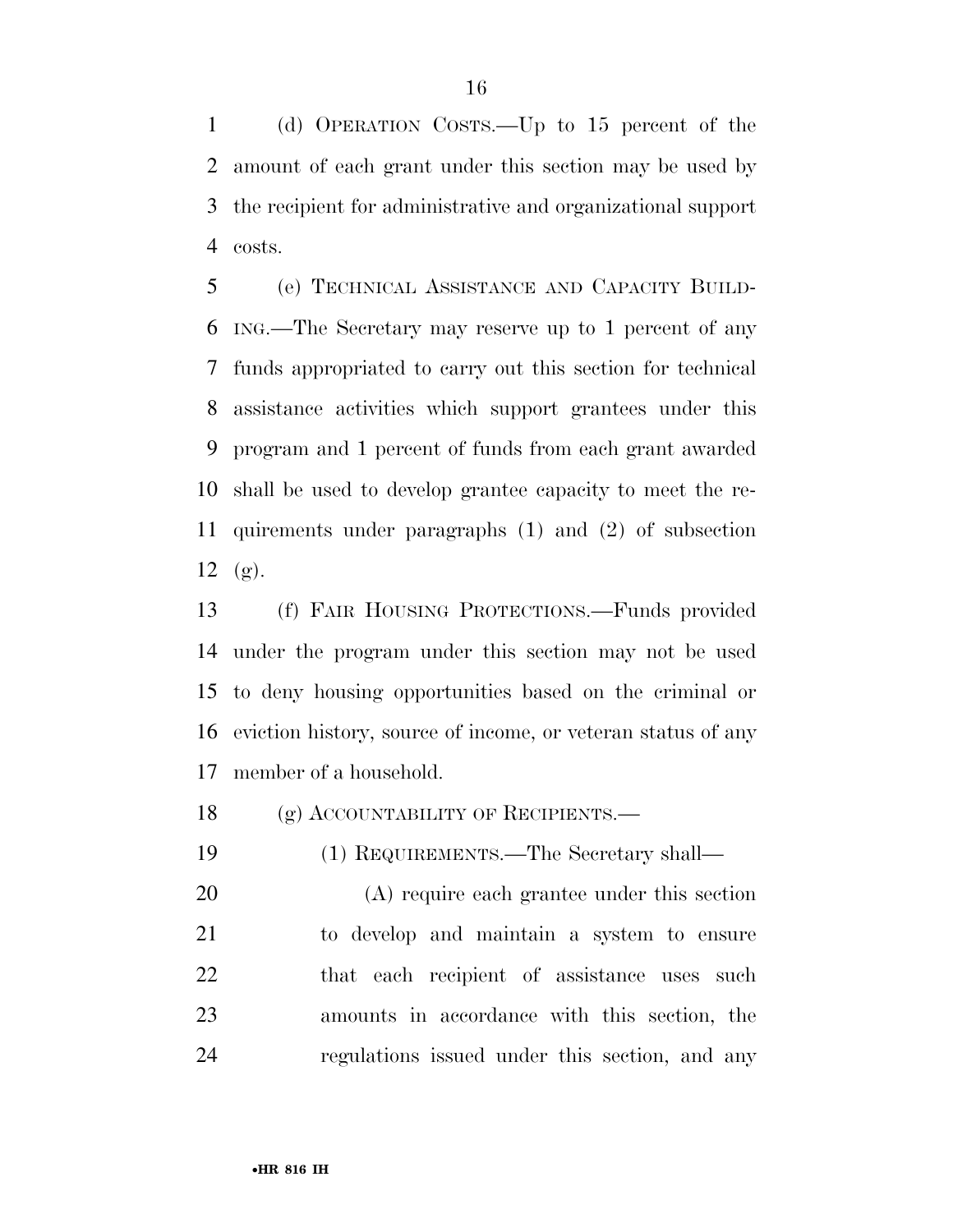| $\mathbf{1}$   | requirements or conditions under which such         |
|----------------|-----------------------------------------------------|
| $\overline{2}$ | amounts were provided; and                          |
| 3              | (B) establish minimum requirements for              |
| $\overline{4}$ | agreements between the grantee and the Sec-         |
| 5              |                                                     |
|                | retary, regarding assistance from grants under      |
| 6              | this section, which shall include—                  |
| $\overline{7}$ | (i) appropriate periodic financial and              |
| 8              | project reporting, record retention, and            |
| 9              | audit requirements for the duration of the          |
| 10             | grant to the recipient to ensure compliance         |
| 11             | with the limitations and requirements of            |
| 12             | this section and the regulations under this         |
| 13             | section; and                                        |
| 14             | (ii) any other requirements that the                |
| 15             | Secretary determines are necessary to en-           |
| 16             | sure appropriate grant administration and           |
| 17             | compliance.                                         |
| 18             | (2) PUBLICLY AVAILABLE INFORMATION.—The             |
| 19             | Secretary shall make information regarding the re-  |
| 20             | sults of assistance provided with amounts from      |
| 21             | grants under this section publicly available, which |
| 22             | shall include at least the following information:   |
| 23             | (A) A list of recipients of grants awarded          |
| 24             | under this section and the amount of each such      |
| 25             | grant.                                              |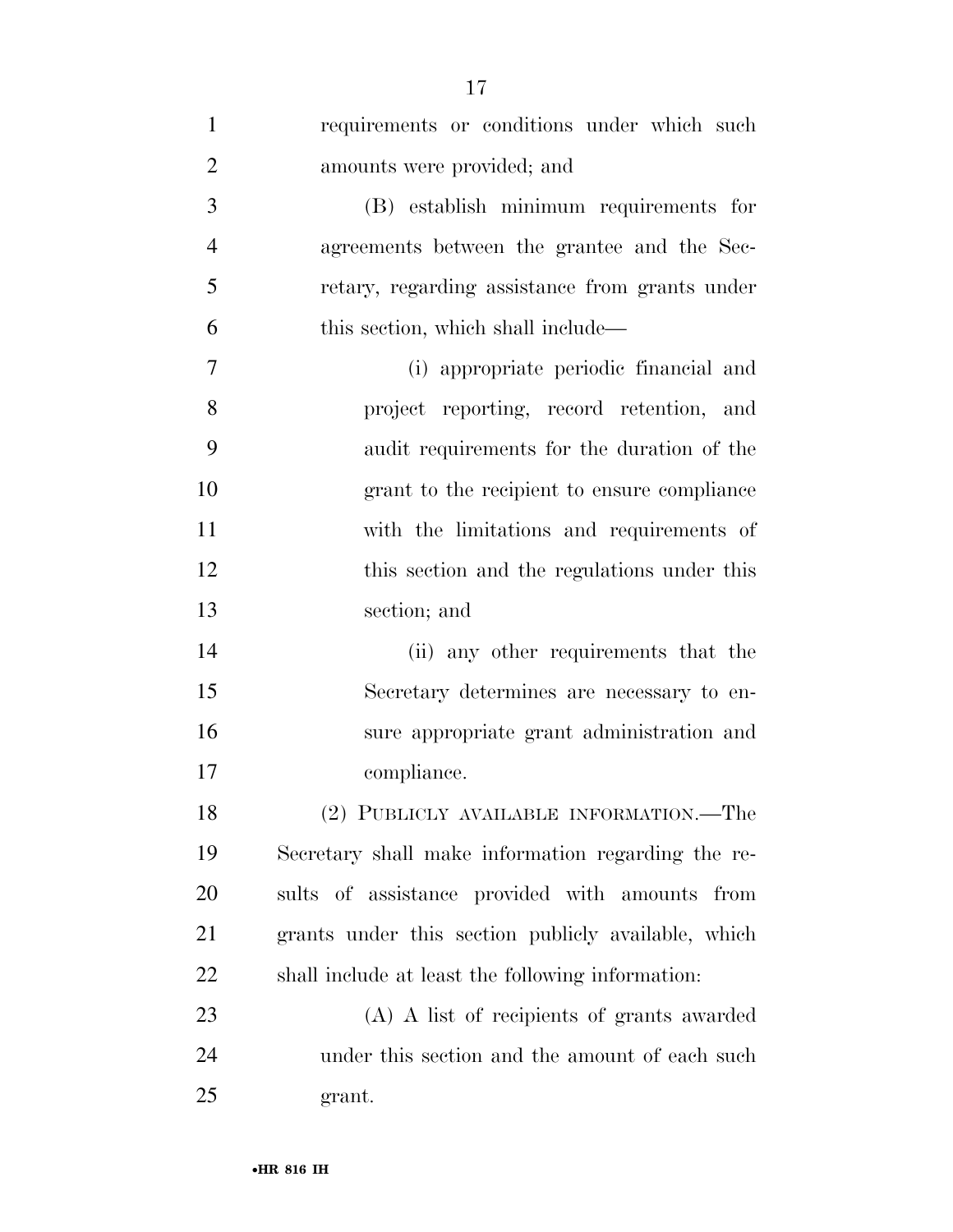| $\mathbf{1}$   | (B) A description of each neighborhood re-        |
|----------------|---------------------------------------------------|
| $\overline{2}$ | vitalization support activity carried out by each |
| 3              | such recipient and the impacts associated with    |
| $\overline{4}$ | each such activity, including the change in the   |
| 5              | rate of minority and first-time homeownership.    |
| 6              | (C) The total number of housing units ac-         |
| $\overline{7}$ | quired, redeveloped, or produced using grant      |
| 8              | amounts under this section.                       |
| 9              | (D) The total number of housing units for         |
| 10             | rent, ownership, and shared equity homeowner-     |
| 11             | ship assisted with grant amounts under this       |
| 12             | section and the number of bedrooms in each        |
| 13             | such unit.                                        |
| 14             | (E) The percentage of housing units as-           |
| 15             | sisted with grant amounts under this section      |
| 16             | that are affordable to low-, very low-, and ex-   |
| 17             | tremely low-income households.                    |
| 18             | (F) The number of such housing units lo-          |
| 19             | cated in areas where the percentage of house-     |
| 20             | holds in a racial or ethnic minority group—       |
| 21             | (i) is at least 20 percentage points              |
| 22             | higher than the percentage of the popu-           |
| 23             | lation of that minority group for the Met-        |
| 24             | ropolitan Statistical Area;                       |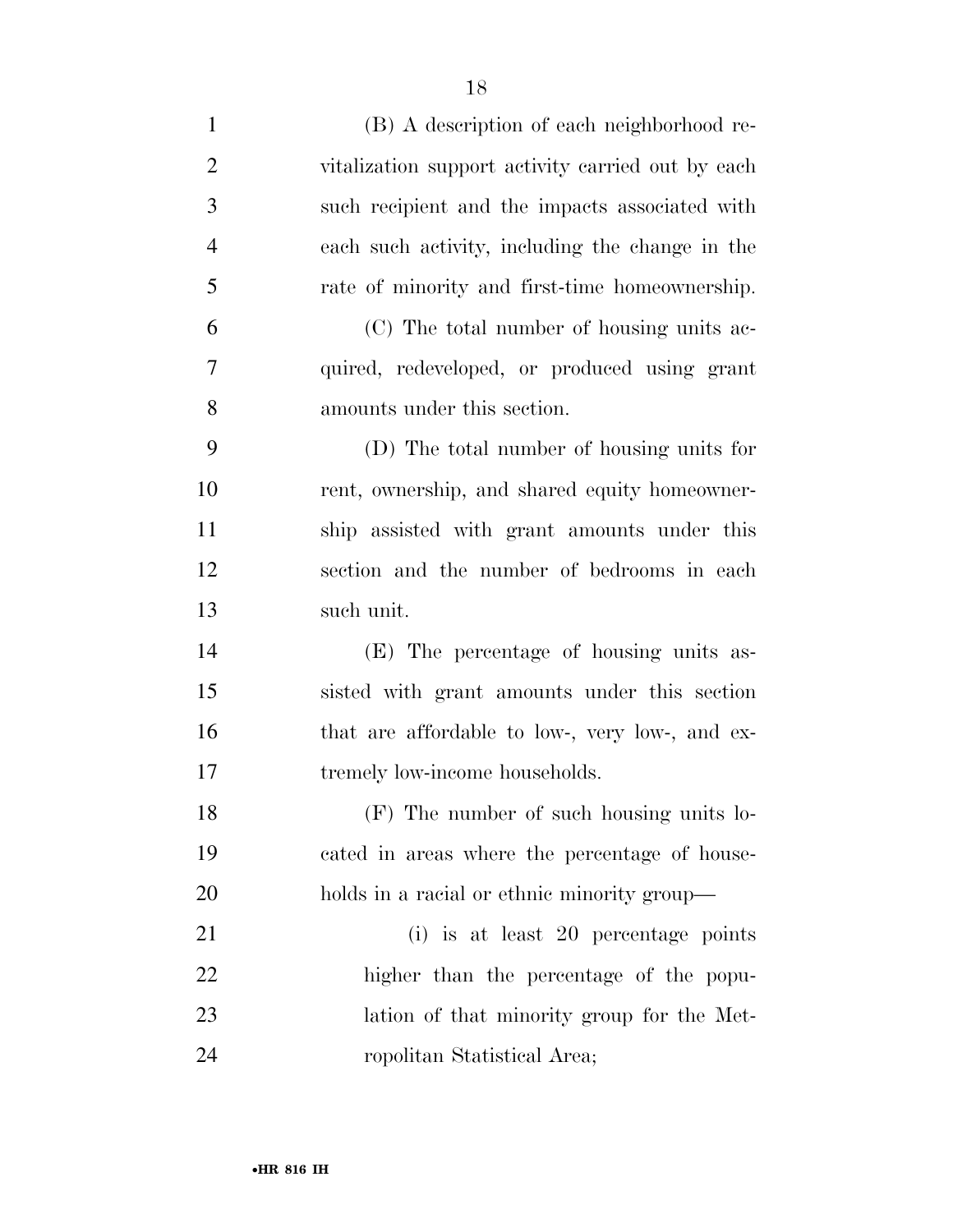| $\mathbf{1}$   | (ii) is at least 20 percentage points                      |
|----------------|------------------------------------------------------------|
| $\overline{2}$ | higher than the percentage of the popu-                    |
| 3              | lation of all minorities for the Metropolitan              |
| $\overline{4}$ | Statistical Area; and                                      |
| 5              | (iii) exceeds 50 percent of the popu-                      |
| 6              | lation.                                                    |
| 7              | (G) Any other information that the Sec-                    |
| 8              | retary of Housing and Urban Development de-                |
| 9              | termines necessary to ensure that housing out-             |
| 10             | comes and grant administration and compliance              |
| 11             | align with the purposes of this Act.                       |
| 12             | (h) IN GENERAL.—Not later than 2 years after               |
| 13             | grants under this section are first awarded and again 3    |
| 14             | years thereafter, the Secretary shall submit to the appro- |
| 15             | priate Congressional Committees, and make publicly avail-  |
| 16             | able online, a report that—                                |
| 17             | (1) evaluates the impact of the program estab-             |
| 18             | lished under this section;                                 |
| 19             | (2) describes demographic changes in the eligi-            |
| 20             | ble localities served by grantees of grants under this     |
| 21             | section, including changes in income, race, and eth-       |
| 22             | nicity, property values, and unemployment rates;           |
| 23             | (3) identifies the number of housing units as-             |
| 24             | sisted with grant amounts under this section located       |
| 25             | in high- and low-poverty census tracts;                    |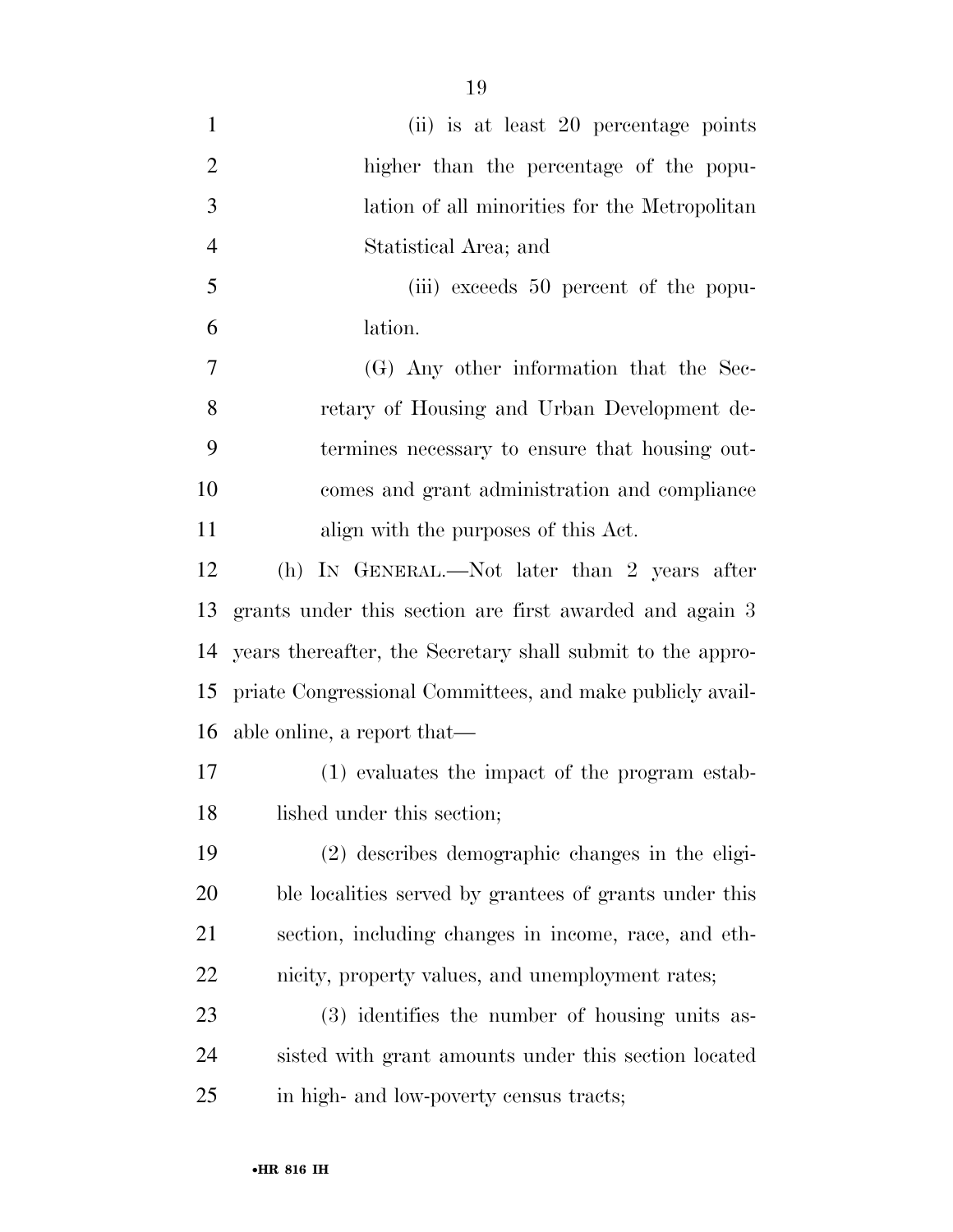| $\mathbf{1}$   | (4) identifies the number of accessible units cre-    |
|----------------|-------------------------------------------------------|
| $\overline{2}$ | ated and modified with grant amounts under this       |
| 3              | section and where such units are located using the    |
| 4              | most granular location measurement that is feasible   |
| 5              | such as at the Census block group level; and          |
| 6              | (5) identifies where housing units assisted with      |
| 7              | grant amounts are located in relation to community    |
| 8              | assets, including high performing schools and public  |
| 9              | transportation options.                               |
| 10             | (i) DEFINITIONS.—In this section:                     |
| 11             | (1) ANCHOR INSTITUTION.—The term "anchor              |
| 12             | institution" means a school, a library, a healthcare  |
| 13             | provider, a community college or other institution of |
| 14             | higher education, or another community support or-    |
| 15             | ganization or entity.                                 |
| 16             | (2) APPROPRIATE CONGRESSIONAL<br>COMMIT-              |
| 17             | TEES.—The term "appropriate Congressional Com-        |
| 18             | mittees" means the following:                         |
| 19             | (A) The Committees on Financial Services              |
| 20             | and Appropriations of the House of Representa-        |
| 21             | tives.                                                |
| 22             | (B) The Committees on Banking, Housing,               |
| 23             | and Urban Affairs and Appropriations of the           |
| 24             | Senate.                                               |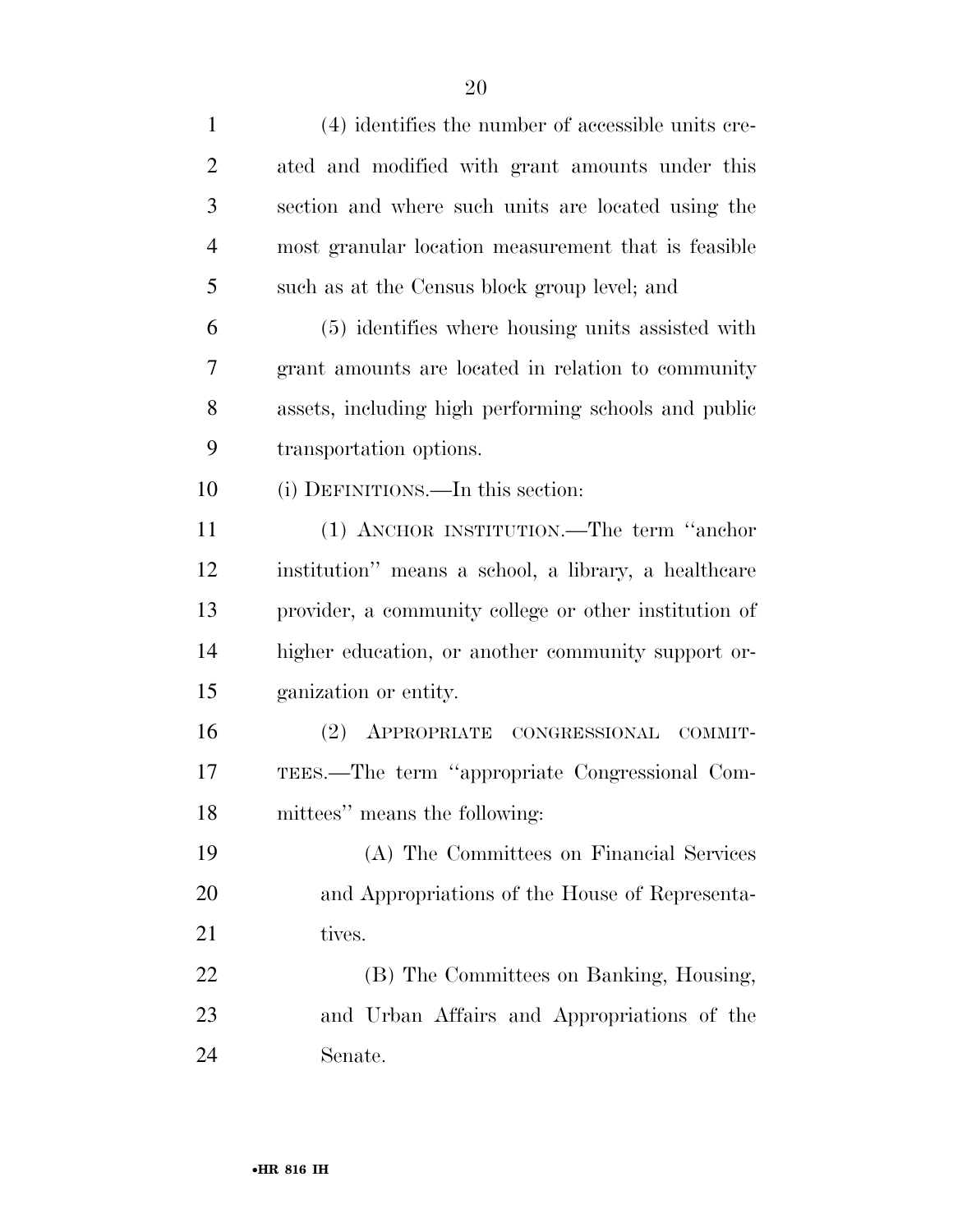| $\mathbf{1}$   | (3) COMMUNITY LAND TRUST.—The term                  |
|----------------|-----------------------------------------------------|
| $\overline{2}$ | "community land trust" means a nonprofit organi-    |
| 3              | zation or State or local governments or instrumen-  |
| $\overline{4}$ | talities that—                                      |
| 5              | (A) use a ground lease or deed covenant             |
| 6              | with an affordability period of at least 30 years   |
| 7              | or more to-                                         |
| 8              | (i) make rental and homeownership                   |
| 9              | units affordable to households; and                 |
| 10             | (ii) stipulate a preemptive option to               |
| 11             | purchase the affordable rentals or home-            |
| 12             | ownership units so that the affordability of        |
| 13             | the units is preserved for successive in-           |
| 14             | come-eligible households; and                       |
| 15             | (B) monitor properties to ensure afford-            |
| 16             | ability is preserved.                               |
| 17             | (4) LAND BANK.—The term "land bank"                 |
| 18             | means a government entity, agency, or program, or   |
| 19             | a special purpose nonprofit entity formed by one or |
| 20             | more units of government in accordance with State   |
| 21             | or local land bank enabling law, that has been des- |
| 22             | ignated by one or more State or local governments   |
| 23             | to acquire, steward, and dispose of vacant, aban-   |
| 24             | doned, or other problem properties in accordance    |
| 25             | with locally-determined priorities and goals.       |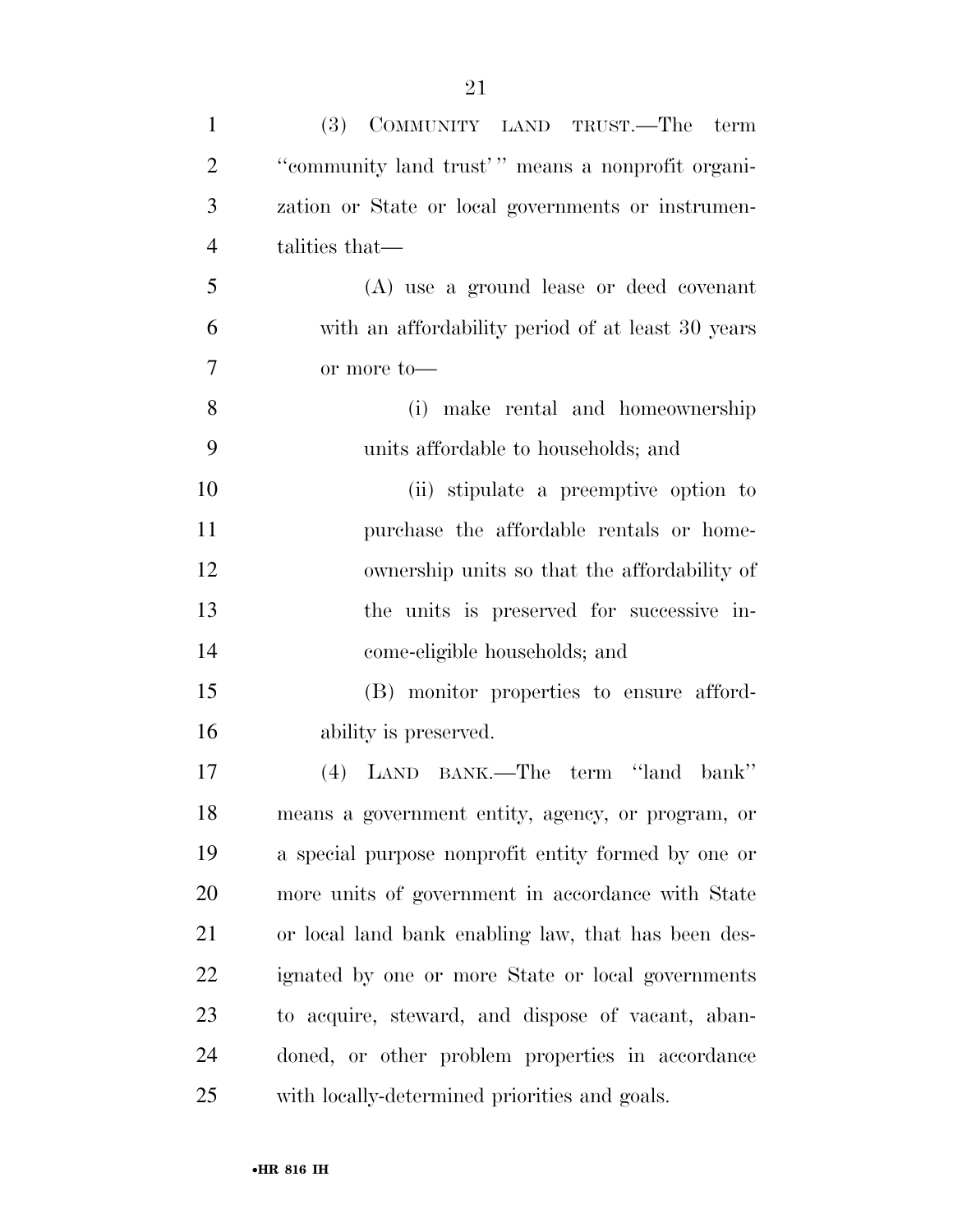(5) NEIGHBORHOOD REVITALIZATION SUPPORT

ACTIVITY.—The term ''neighborhood revitalization

| 3              | support activity" means an activity described in sub-    |
|----------------|----------------------------------------------------------|
| $\overline{4}$ | section $(b)(3)$ .                                       |
| 5              | (6) NON-PERFORMING MORTGAGE.—The term                    |
| 6              | "non-performing" mortgage means a residential            |
| 7              | mortgage loan that is 90 days or more delinquent.        |
| 8              | (7) NONPROFIT ORGANIZATION.—The term                     |
| 9              | "nonprofit organization" means an organization that      |
| 10             | is described in section $501(c)(3)$ of the Internal Rev- |
| 11             | enue Code of 1986 (26 U.S.C. 501(c)(3)) and is ex-       |
| 12             | empt from taxation under section $501(a)$ of such        |
| 13             | Code.                                                    |
| 14             | (8) SHARED EQUITY HOMEOWNERSHIP<br>PRO-                  |
| 15             | GRAM.-                                                   |
| 16             | (A) IN GENERAL.—The term "shared eq-                     |
| 17             | uity homeownership program" means affordable             |
| 18             | homeownership preservation through a resale              |
| 19             | restriction program administered by a commu-             |
| <b>20</b>      | nity land trust, other nonprofit organization, or        |
| 21             | State or local government or instrumentalities.          |
| 22             | AFFORDABILITY REQUIREMENTS.<br>(B)                       |
| 23             | Any such program under subparagraph (A)                  |
| 24             | shall—                                                   |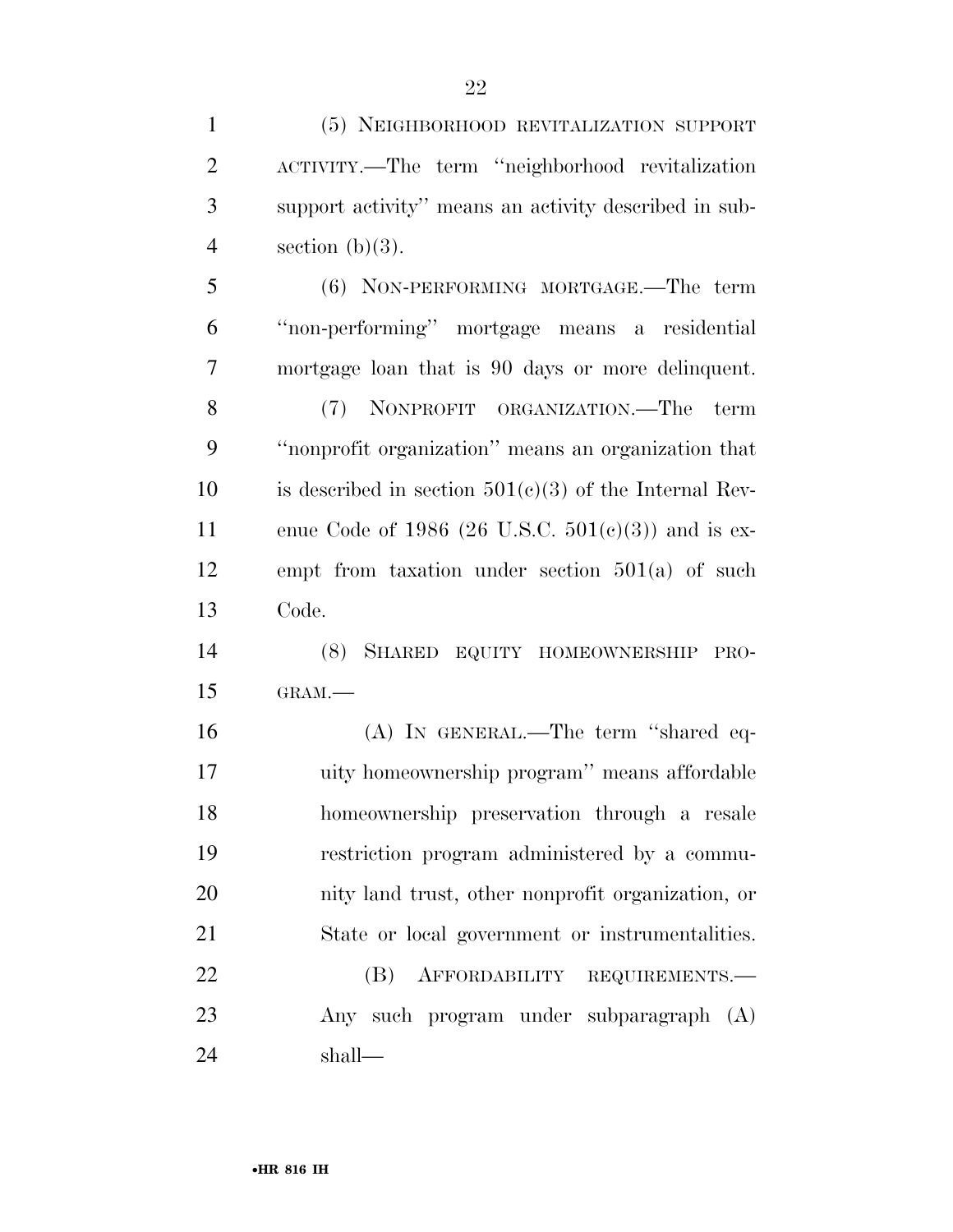(i) provide affordable homeownership opportunities to households; and (ii) utilize a ground lease, deed re- striction, subordinate loan, or similar legal mechanism that includes provisions ensur- ing that the program shall— (I) maintain the home as afford- able for subsequent very low-, low-, or moderate-income families for an af- fordability term of at least 30 years 11 after recordation; (II) apply a resale formula that limits the homeowner's proceeds upon resale; and 15 (III) provide the program admin- istrator or such administrator's as- signee a preemptive option to pur- chase the homeownership unit from the homeowner at resale. 20 (i) AUTHORIZATION OF APPROPRIATIONS. 21 (1) IN GENERAL.—There is authorized to be appropriated to carry out this section \$5,000,000,000 for each of fiscal years 2021 through 2031.